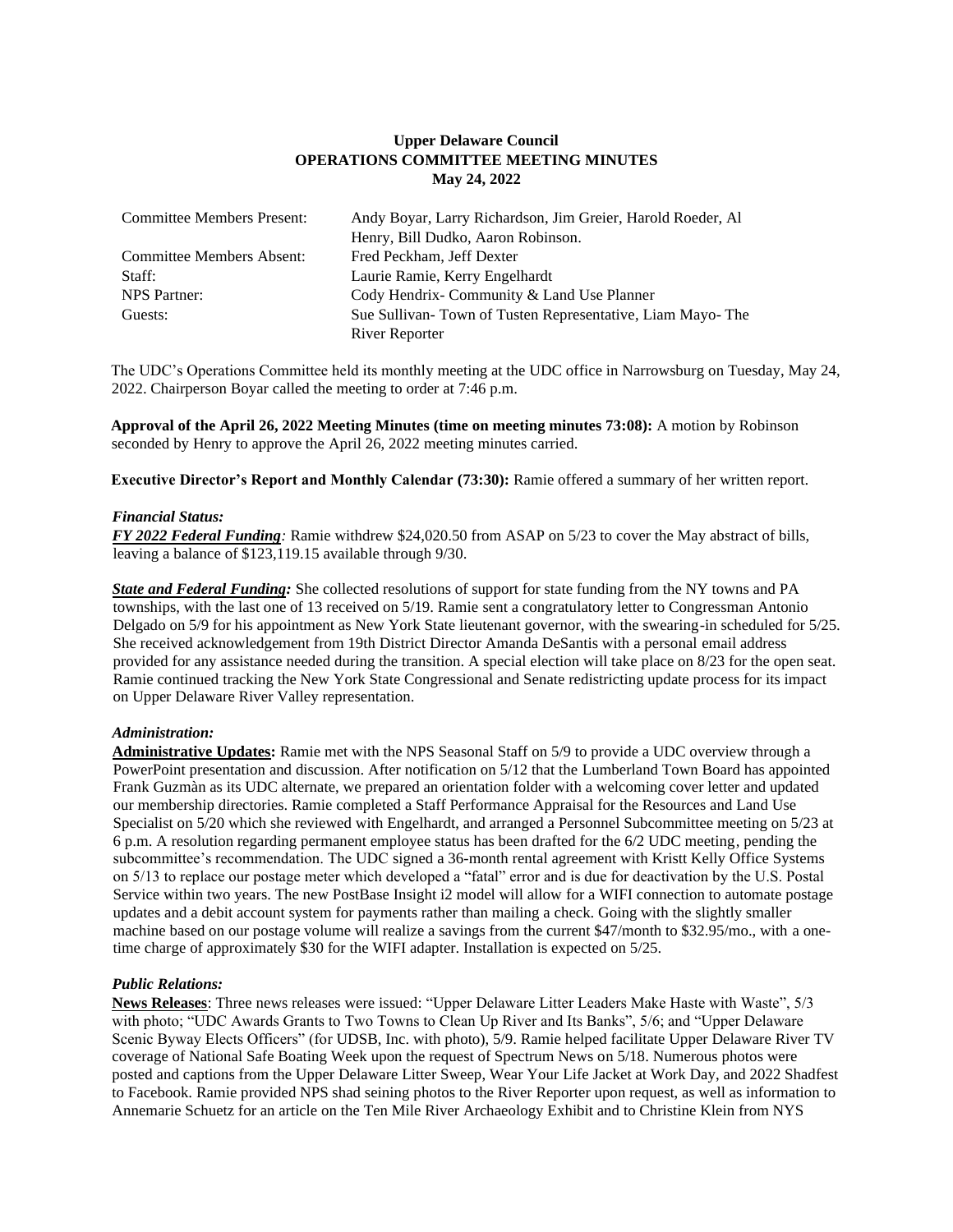DOT on requested Upper Delaware River vital statistics and bridge distances. Ongoing publicity occurs through Facebook, Instagram, LinkedIn, YouTube and Vimeo outlets. UDC also posts all NPS UPDE news releases at upperdelawarecouncil.org. Next topics: Technical Assistance Grants, River & Shoreline Clean-up Grants, Fiscal Plan Actions, PA Grant, Raft Trip, Awards Banquet, Annual Reports.

**Festivals and Brochures:** Ramie provided Visitor Guides and additional publications to the Mid-Hudson Visitor Center in High Falls on 4/27, at the Sullivan Catskills Brochure Exchange on 5/4, and at various locations during the Festival of the Founding Fish on 5/20-22. UDC booth registrations have been accepted for the 7/16 NPS Zane Grey Festival in Lackawaxen and Delaware Valley Arts Alliance's Riverfest on 7/24 in Narrowsburg.

**"The Upper Delaware"**: Ramie will prepare an outline of contents, select photos, do interviews, design and compose the Summer 2022 issue for submission to Courier Printing by 7/18. Hall-Bagdonas will provide the updated mail program database to Courier. Next steps will be to review the blueline proof, expect delivery on 8/1, publicize, distribute, post, and archive. Staff will continue exploring alternative newsletter formats or distribution options to save money.

Non-UDC meetings or events as well as the latest documents are listed on the Executive Director's Report that is included in the meeting packet, along with the monthly calendar.

#### **New Business**

**Personnel Subcommittee Report (82:00):** Henry reported that Ramie completed her performance review for Engelhardt prior to her 6-month probationary period ended on 5/22. The Personnel Subcommittee met earlier and their recommendation is that Engelhardt moves from probationary staff to full-time status. A draft resolution to that effect will be presented for action at the 6/2 meeting. Henry asked staff to include an executive session on that agenda.

**UDC Outreach Statement (83:40):** Boyar said we are looking for an outreach statement to use as a tool to explain concisely what UDC does. UDC does so many things and its message gets lost to officials. Officials may confuse UDC with Friends of the Upper Delaware River (FUDR) and others. He said we need to identify ourselves succinctly with a thumbnail sketch. The committee worked on fine-tuning the statement. Ramie will send an updated version of the UDC public outreach statement to the full Council in advance of the 6/2 UDC meeting, at which it will be presented for ratification.

**Comments on NPS Upper Delaware Fiscal Year 2022 Workplan (99:57):** Following a discussion of UDC issues with Hendrix, Ramie will compile a list of any outstanding questions and comments on the NPS UPDE FY 2022 Work Plan for Superintendent Joe Salvatore to address.

**UDC IT Services and Laptop Replacement Discussion (111:55)**: Ramie said for anybody who isn't aware of this, she is very sorry to report that Jeff Chorba died in a plane crash in Beach Lake on 5/13. Chorba Consulting provided UDC's Information Technology services, which included hardware recommendations, maintenance of the anti-virus subscriptions, and having remote access to fix problems as they occurred. He was only 52-years old and an expert in his field with computers. Chorba was also a paddler with the National Canoe Safety Patrol and had a great sense of adventure. Ramie noted that Chorba had Engelhardt's broken laptop in his shop currently which he had said was beyond repair. On a motion by Henry, seconded by Greier, permission was given to purchase a new laptop computer to replace the one that had been obtained through the PA Grant in 2020. Richardson suggested reaching out to Kristt Company regarding IT services. Staff will search for IT service options and Ramie will enclose a letter to Chorba Consulting with the UDC's final payment for anti-virus subscription updates requesting to arrange for the return of Englehardt's personalized laptop carrying case.

**Summary of Pending Bills 5/23/2022 (120:48):** A Motion by Henry seconded by Richardson to approve bills carried.

**Financial Statement 5/31/2022:** Boyar said the financial statement is offered for individual review.